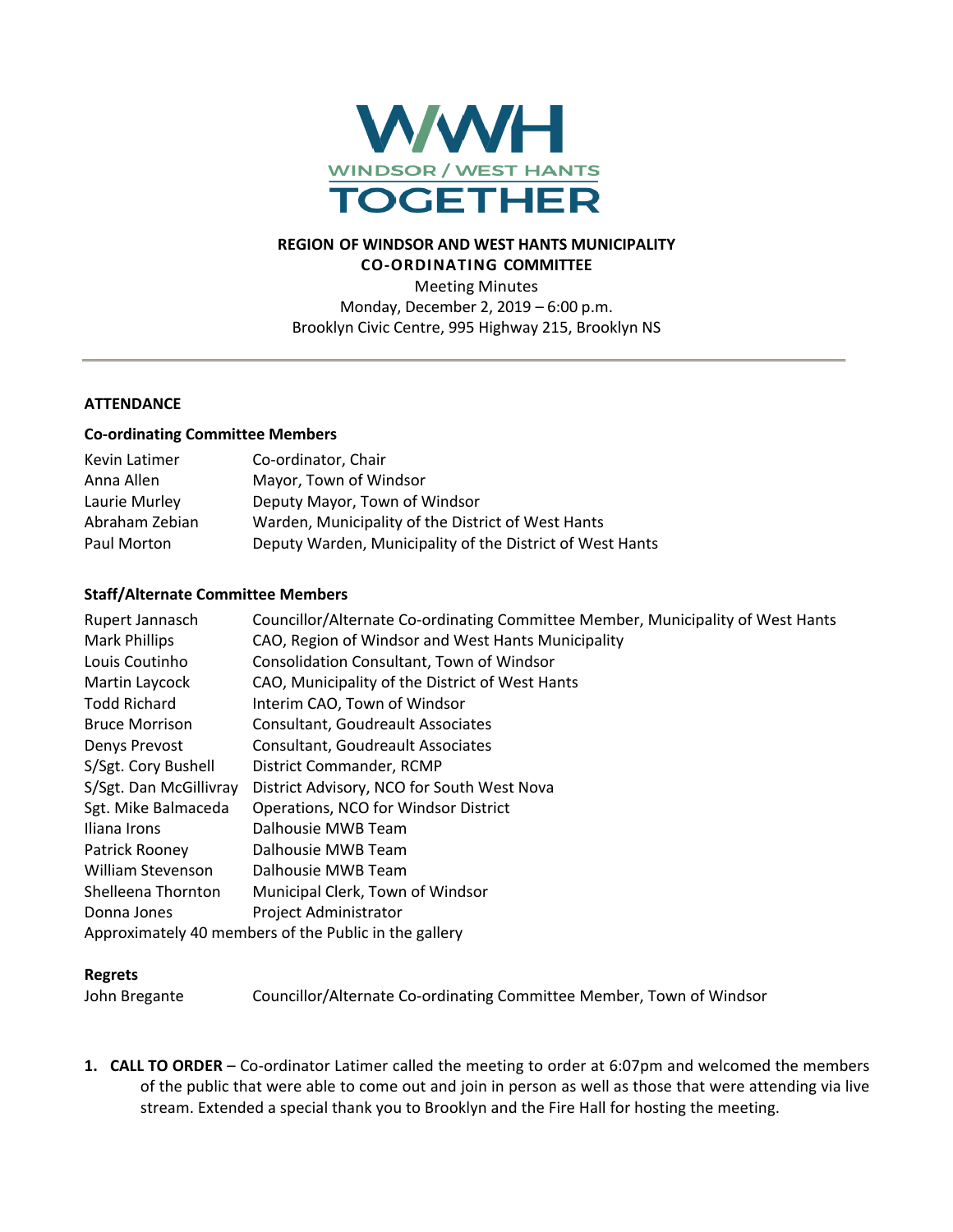### **2. CONFLICT OF INTEREST DECLARATION** (if any)

**3. APPROVAL OF AGENDA** – Additions and/or Deletions

**MOVED/SECONDED THAT THE AGENDA BE APPROVED AS CIRCULATED. MOTION CARRIED**

**4. APPROVAL OF MINUTES** – Meeting of November 18, 2019

**MOVED/SECONDED THAT THE MINUTES BE APPROVED AS CIRCULATED. MOTION CARRIED.**

## **5. DELEGATIONS / PRESENTATIONS**

(a) Fire Services Report – Bruce Morrison & Denys Prevost – Goudreault Associates

- Mr. Prevost reviewed his presentation and went over the highlights of the Fire Services Report for the Co-ordinating Committee.
- Co-ordinator Latimer noted that the report was to be tabled for this evenings meeting and stated it would be reviewed in greater detail at a scheduled meeting on December  $3<sup>rd</sup>$ , 2019 with the Committee members.
- Mayor Allen stated the report was a terrific piece of work and was very detailed. Noted that the priorities have been identified as to what needs to happen going forward.
- Warden Zebian asked if there were any other jurisdictions currently that encompass a plan as detailed as this report. Mr. Morrison advised that there were, but not here in Nova Scotia.

#### *Mr. Morrison and Mr. Prevost left the meeting at 6:49pm.*

- (b) RCMP Report S/Sgt. Cory Bushell
	- S/Sgt. Bushell provided a high-level overview of his presentation with the Co-ordinating Committee and noted the highlights submitted in the report.
	- Mayor Allen stated that she has been very concerned about Windsor and noted the report addresses these concerns quite well. Advised she is not prepared to adopt the report this evening and would like the additional time to review it, like they are doing with the Fire Services Report.
	- Deputy Mayor Murley noted that her concerns were around the diminished presence of RCMP members in the Town. Advised that the merchants in the area are already concerned about losing visibility of the RCMP in the area. Noted her concern around the new position mentioned in the report.
	- Warden Zebian stated that he has full confidence in the RCMP and their professionalism. Asked if there were statistics to show that diminished presence in the town leads to higher rates of crime. S/Sgt. Bushell advised that he did not have these statistics but generally speaking, when there is a police presence, it is a deterrent to crimes of opportunity.
	- Co-ordinator Latimer added that it was an excellent report and noted that protective services are very important to the residents and one they want to get right moving forward.
- (c) Dalhousie Management Without Borders Team
	- Mr. Coutinho provided a brief introduction on the Dalhousie MWB team. Advised there are six graduate students working on the project from various disciplines and introduced the members of the team in attendance.
	- Mr. Rooney provided a background on the MWB program and advised how the program was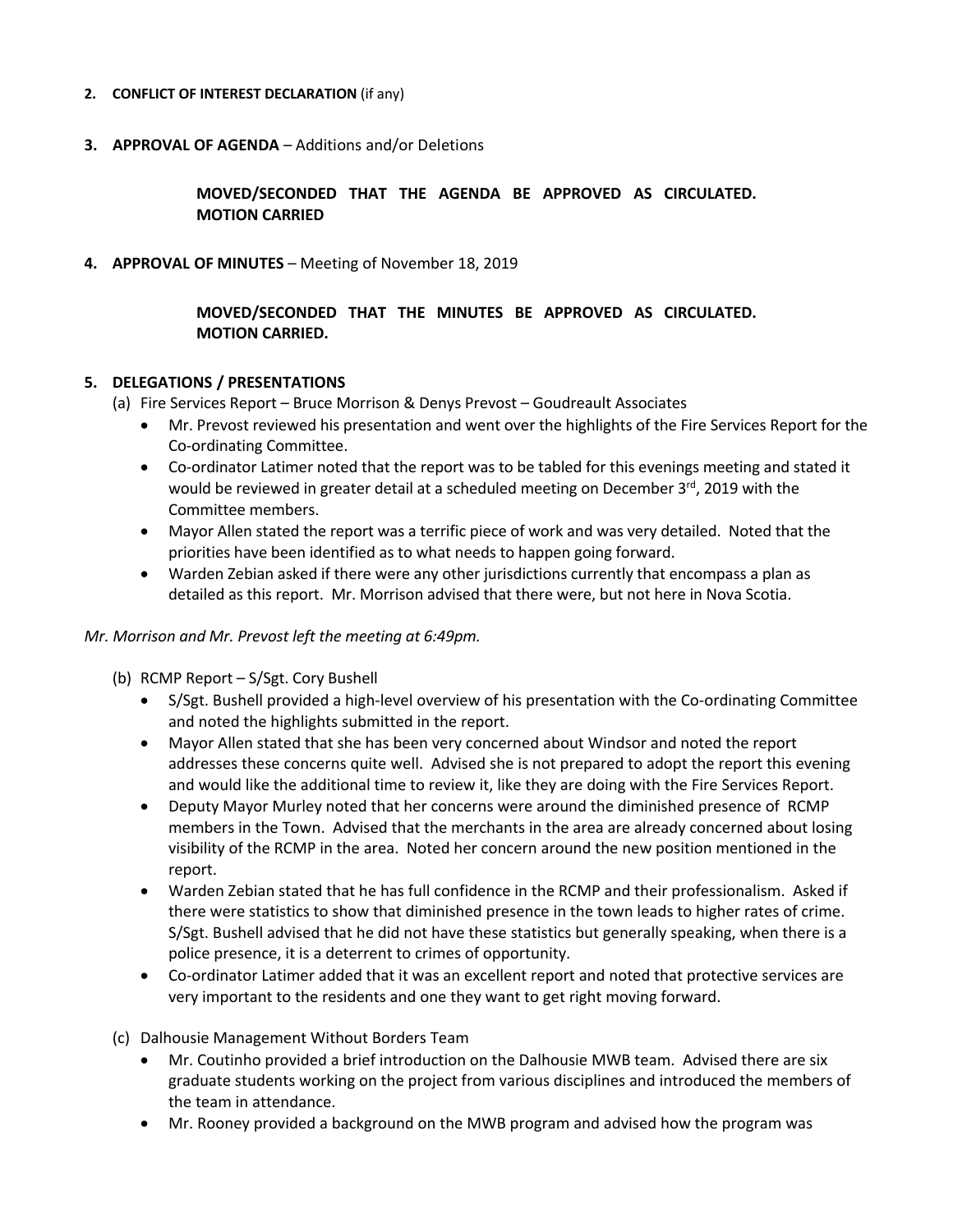structured. The members of the team presented their poster presentation to the Co-ordinating Committee.

- Mayor Allen asked if the indictors noted in the presentation were to be measured over a four-year term. Mr. Stevenson advised it would be up to the Municipal Unit to determine how often the indicators are updated.
- Warden Zebian thanked the members of the team and stated that the indicators said it all for him.
- Deputy Warden Morton added that it was a good job and he was looking forward to the final report.
- Deputy Mayor Murley asked what the team thought would be the most important thing in bringing two municipalities together. Both Mr. Rooney and Mr. Stevenson agreed, the buy in of all the parties involved. Understanding what the citizens are getting and what they are okay with spending their money on.
- Co-ordinator Latimer thanked the team for choosing the amalgamation of the Town of Windsor and the Municipality of West Hants for their project. Congratulated and wished them luck in finalizing their report.

# **6. BUSINESS ARISING FROM PREVIOUS MINUTES**

(a) Work Plan Updates – Co-ordinator Latimer

- Co-ordinator Latimer gave a brief update on various sections of the work plan including the Campaign Schools, the organizational structure (HR), services, tax structure and the Community Engagement Survey.
- Provided an update on the release for the next newsletter and noted the upcoming meeting with Glooscap First Nations.

# **7. STAFF REPORTS**

- (a) CAO Report
	- CAO Phillips provided a review of his report and noted the highlights.
- (b) Conflict of Interest Report CAO Phillips
	- CAO Phillips presented the Conflict of Interest Recommendation Report and noted the highlights for the Committee members.
	- Noted that the legislative authority with respect to the Alternate is noted in Bill 55 and basically states the purpose of the Alternate is for when persons are absent from a meeting.

**MOVED/SECONDED THAT THE CO-ORDINATING COMMITTEE RECOMMEND THE MINIMUM DUTY OF CARE AN ELECTED OFFICIAL SHOULD TAKE ONCE DECLARING A CONFLICT WOULD BE TO STEP AWAY FROM THE COUNCIL TABLE AND SIT IN THE AUDIENCE; WHICH IS IN ALIGNMENT WITH THE NS MUNICIPAL CONFLICT OF INTEREST ACT. MOTION CARRIED**

**MOVED/SECONDED THAT THE CO-ORDINATING COMMITTEE RECOMMEND THAT THE APPOINTED ALTERNATE(S) COMMITTEE MEMBER(S) ONLY BE AN ACTIVE COMMITTEE MEMBER IN THE ABSENCE OF THE REGULARLY APPOINTED MEMBER (WHEN THE REGULARLY APPOINTED ARE UNABLE TO ATTEND THE CO-ORDINATING COMMITTEE MEETING). MOTION CARRIED.**